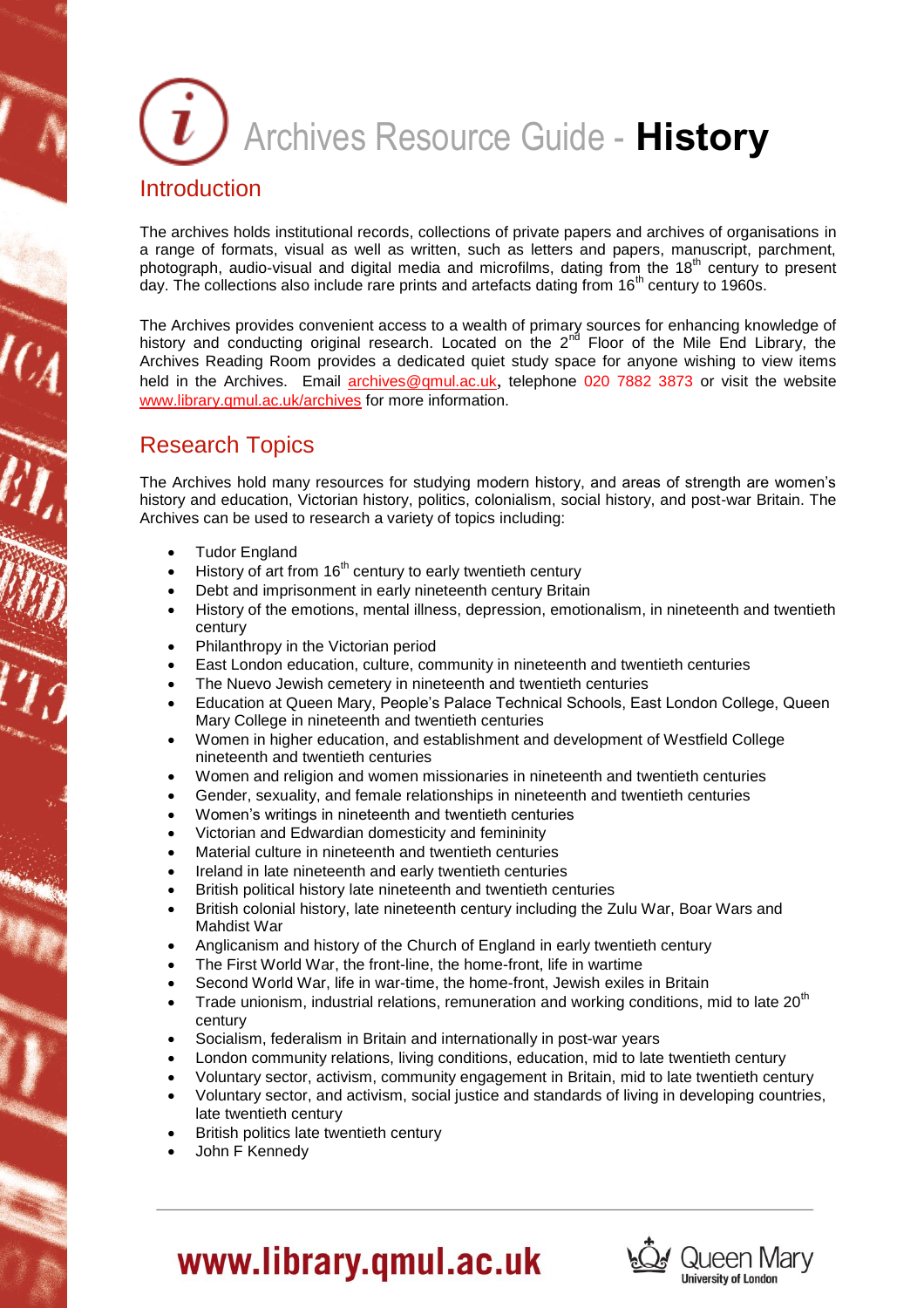## Modules and Research Degrees

The archives may be useful for students or researchers studying the following modules, courses and research degrees.

#### **Undergraduate**

- The Georgians: Society and Culture in Eighteenth Century England
- Behind Closed Doors: Houses, Interiors and Domestic Life, c. 1660-c1830
- Unraveling Britain: British History since 1801
- Europe in a Global Context since 1800
- Architecture in London II 1837 to the Present
- Disraeli, Democracy and Empire Gladstone and Ireland
- Madness and Medicine in Modern Britain
- Winning on the Western Front: the British Army 1914 -1919
- Cabinet, Premiership and the Conduct of Central Government since 1945
- The Germans and the Jews since 1871 A Century of Extremes: Germany 1890 – 1990
- Cities of Empire –Africa
- Kingdoms, Empires, and Colonisation in African History
- Anxieties of Empire: Rumours, Rebellion and the Imperial Imagination
- Between the Citizen and the State: Voluntary Action in Modern Britain
- The Kennedy Years (I) and (II)

#### **Postgraduate**

- Culture and Identity in Renaissance Italy
- Modern Girls? Gender, Culture and Society in Britain c.1918-1979
- Anti-Semitism and the Holocaust
- Modern Jewish History and Culture
- The Germans and the Jews since 1871
- The American Presidency
- Empire, Race and Immigration
- Cities, Space and Power
- Victors to Victims

#### **Research degrees**

- African, British, European and US history
- Imperial history
- International and military history
- European Jewish History
- History of the Emotions
- Religious history
- War and memory
- British history
- Imperialism
- War and international affairs

### Catalogues and Finding Aids:

Collections can be searched via the *Archives Catalogue*: [http://archives](http://archives-catalogue.library.qmul.ac.uk/CalmView/default.aspx)[catalogue.library.qmul.ac.uk/CalmView/default.aspx](http://archives-catalogue.library.qmul.ac.uk/CalmView/default.aspx) Digital records and online exhibitions are available through the archives website <http://www.library.qmul.ac.uk/archives> For some uncatalogued collections only a summary description is available in the Archives Catalogue. Alternative finding aids such as draft box lists are available. Email the archives to request a copy: [archives@qmul.ac.uk](mailto:archives@qmul.ac.uk) or for advice about your area of research.



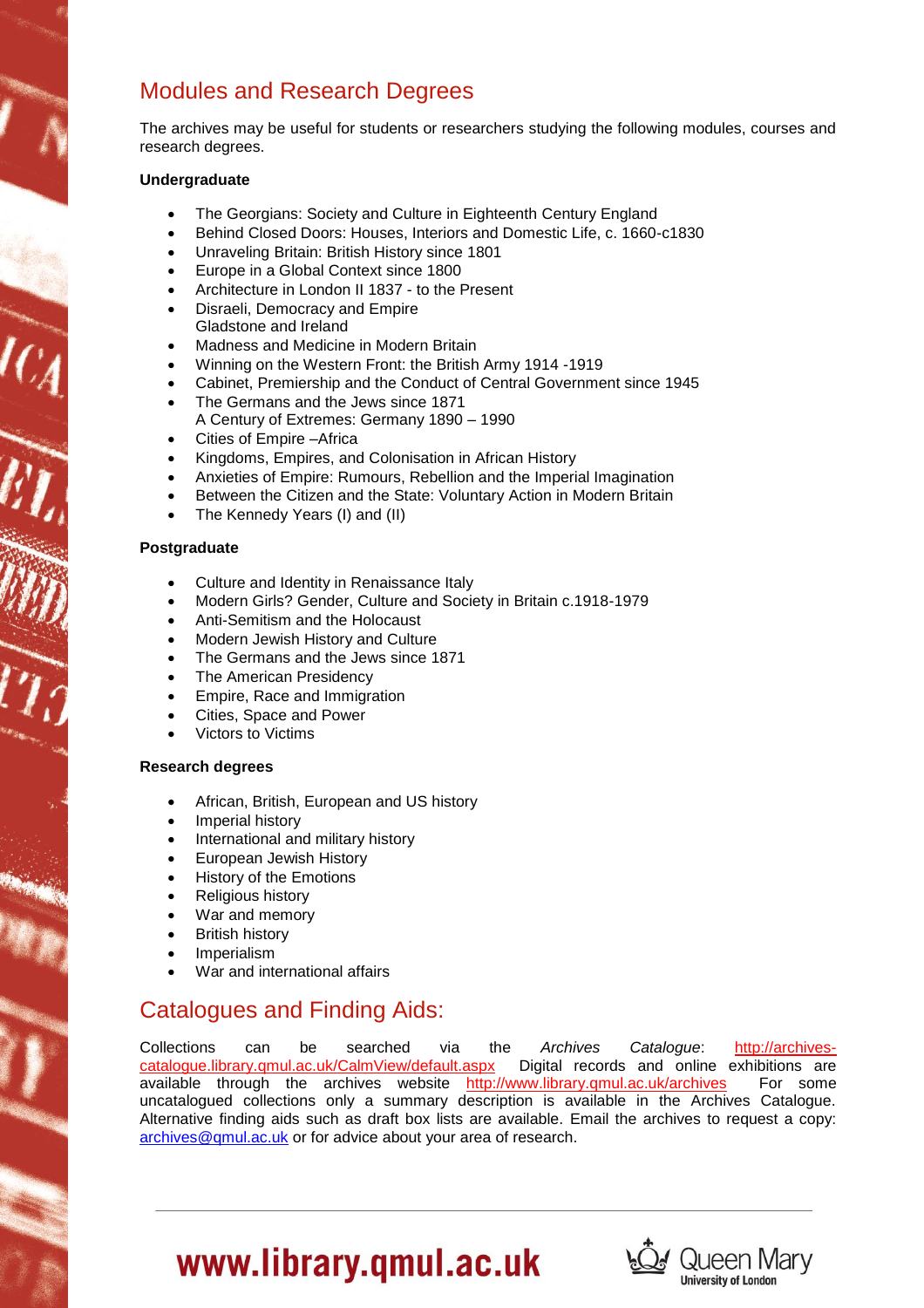## A-Z of Relevant Collections

**Bindoff, Stanley Thomas (1908–1980):** Papers of the Professor of history 1934-1974, concerning his research and teaching on early modern england at Queen Mary College including extensive correspondence with other academics and colleagues. Also documents his involvement with the University of London, and the Governing Bodies of several educational institutions, and roles as Visiting Professor in U.S. universities in the 1960s *(Ref No: PP21)*.

**Delf Smith, Ellen (1883–1980):** Papers of the botantist 1895-1974 and former lecturer at Westfield College. Includes documents revealing her experiences of academic life at the College and challenges she faced establishing botany and science teaching. Personal records chart her marriage to the print maker, Percy Smith *(Ref No: PP3)*.

**Carlton, Ann, (fl. 1965–2004):** Papers relating to Carlton's role as Local Government Officer for the Labour Party 1960-1974 *(Ref No: PP30).*

**Chesworth, Donald Piers (1923–1991):** Papers of the politician and administrator, c1906-1991, concerning his involvement in the Labour Party, role on London County Council in North Kensington in 1960s, including gathering evidence against Peter Rachman, and interest in community relations, race relations, equality, housing, living conditions. Documents his commitment to federalism and international socialism including participation in the International Union of Socialist Youth in the 1940s and work in Tanganyika, Mauritius, and War on Want and World Political Action Trust 1960s-1970s. Records his involvement in the voluntary sector and various educational bodies such as Toynbee Hall in 1970s-1980s *(Ref No: PP2).*

**East London Papers:** Journal of history, social studies and the arts *(Ref No: ELP)*.

**Haydon, Benjamin Robert (1786–1846):** Papers of the painter 1826-1846, including letters, legal papers relating to his imprisonment for debt and documents concerning the sale of his estate following his suicide *(Ref No: PP4)*.

**Hennessy, Peter, (b.1947):** Papers concerning his work as a journalist, writer and academic on contemporary British history, c1970-2000. Documents his research, for broadcast, publication and for teaching at Queen Mary. Includes audio and video tapes of interviews with politicians and political figures, c1970-1985 and notes and transcripts of interviews, c1970-1986, and correspondence *(Ref No: PP24)*.

**Lyttelton, General Sir Neville Gerald (1845–1931):** Papers of the Lyttelton and Grenfell families, c1840-1960. Letters and photographs documenting Neville Lyttelton's army service in India, Africa, Ireland, and service of other family members in the Zulu War, Boar War, First World War and Second World War and the impact on those at home. Letters with eminent friends and politicians, family photographs and other ephemera *(Ref No: PP5).*

**Martin, John (1789–1854):** Papers of the painter, 1822-1976, including letters and rare prints of his works and mezzotints *(Ref No: PP6)*.

**Maynard, Constance (1849–1935):** Papers of mistress of Westfield College, his private writings, such as diaries and unpublished autobiography, charting almost seventy years of her life, covering her education at Girton, amongst the first generation of women to enter higher education, her role in establishing Westfield College, her emotional life including her close relationships with women, and strong religious beliefs *(Ref No: PP7)*.

**National Union of Tailors and Garment Workers:** Adminstrative records of the trade union, including correspondence with organisations, manufacturers, other unions, committee minutes, c.1889–1989. Also includes publications such as the Garment Worker *(Ref No: NUTGW)*.

**Palmer, Samuel (1805–1881):** Letters and catalogues of exhibitions of the painter's works *(Ref No: PP8).*



## www.library.qmul.ac.uk